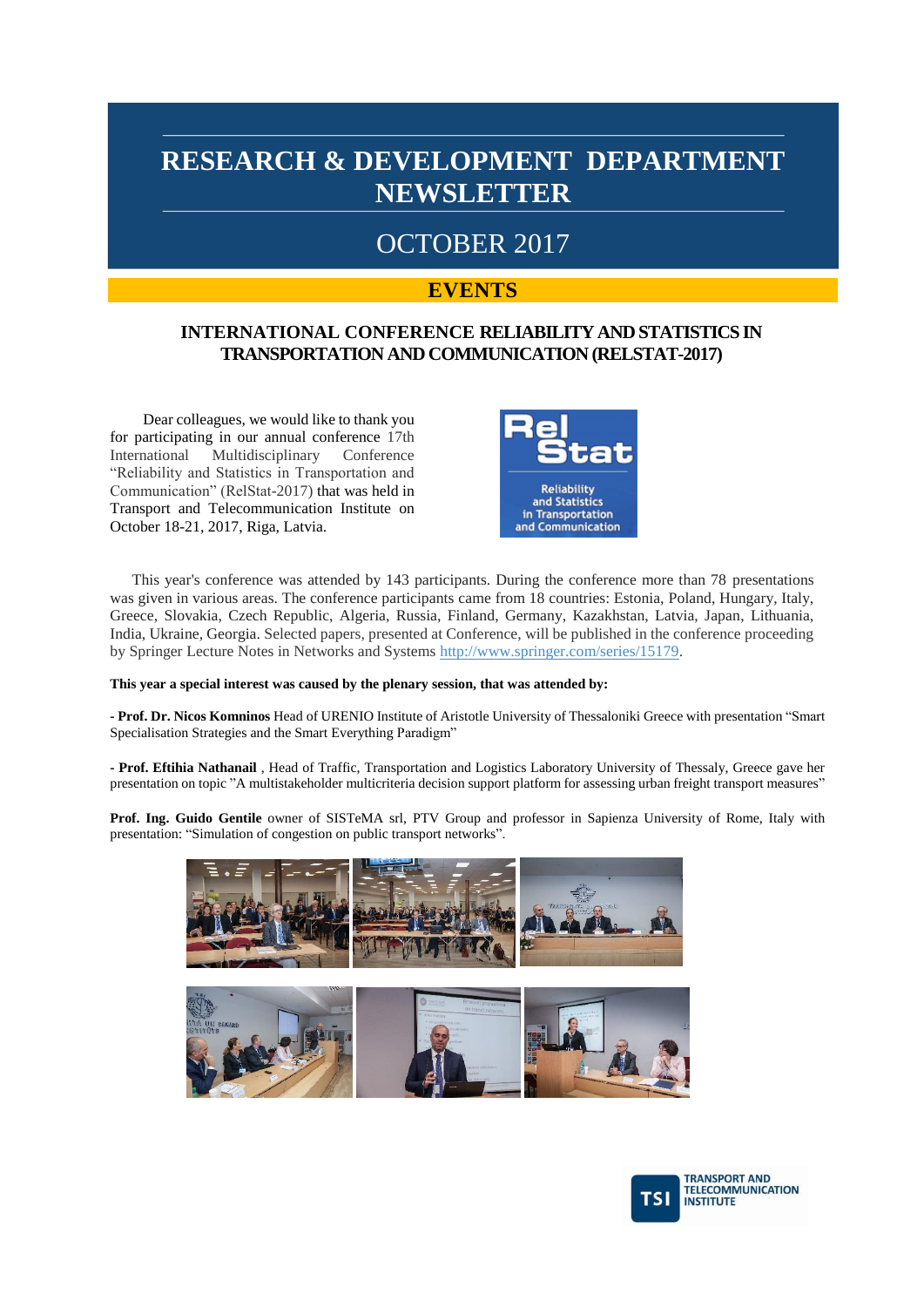### OCTOBER 2017

#### **Successful realization of ALLIANCE Young Researchers' and Trainers' Seminars**



19 to 20 October 2017 a Trainers' Seminar and a Young Researchers' Seminar were organized by EU project ALLIANCE Consortium in TTI.

During the Trainers' Seminar, tutors and participants of the 1st ALLIANCE Summer School "Sustainable Transport Interchange Program (STIP) – Part 1: Freight transportation" provided feedback on the program while professors from Transport and Telecommunication Institute (TTI) presented their vision on introducing STIP courses to the TTI existing or new study programs. Participants of the round table were ALLIANCE project partners, TTI tutors, Professors from Lithuanian and Estonian Universities and Ms Inta Rozenšteine, Deputy Director of the Department of Finance and Development Planning, Ministry of Transport, Latvia (SAP member). Participants of the round table discussed further improvement and steps.

In framework of this year's Young Researchers' Seminar entitled "Sustainable Transport Interchanges", 20 postgraduate and PhD students from Latvia, Greece, Germany, Kazakhstan and Japan successfully presented their collaborative research work in 11 interesting presentations which were moderated by Assoc. Prof. Eftihia Nathanail and Prof. Irina Yatskiv.

For more information about the ALLIANCE project, visit following website[: http://alliance-project.eu/](http://alliance-project.eu/)



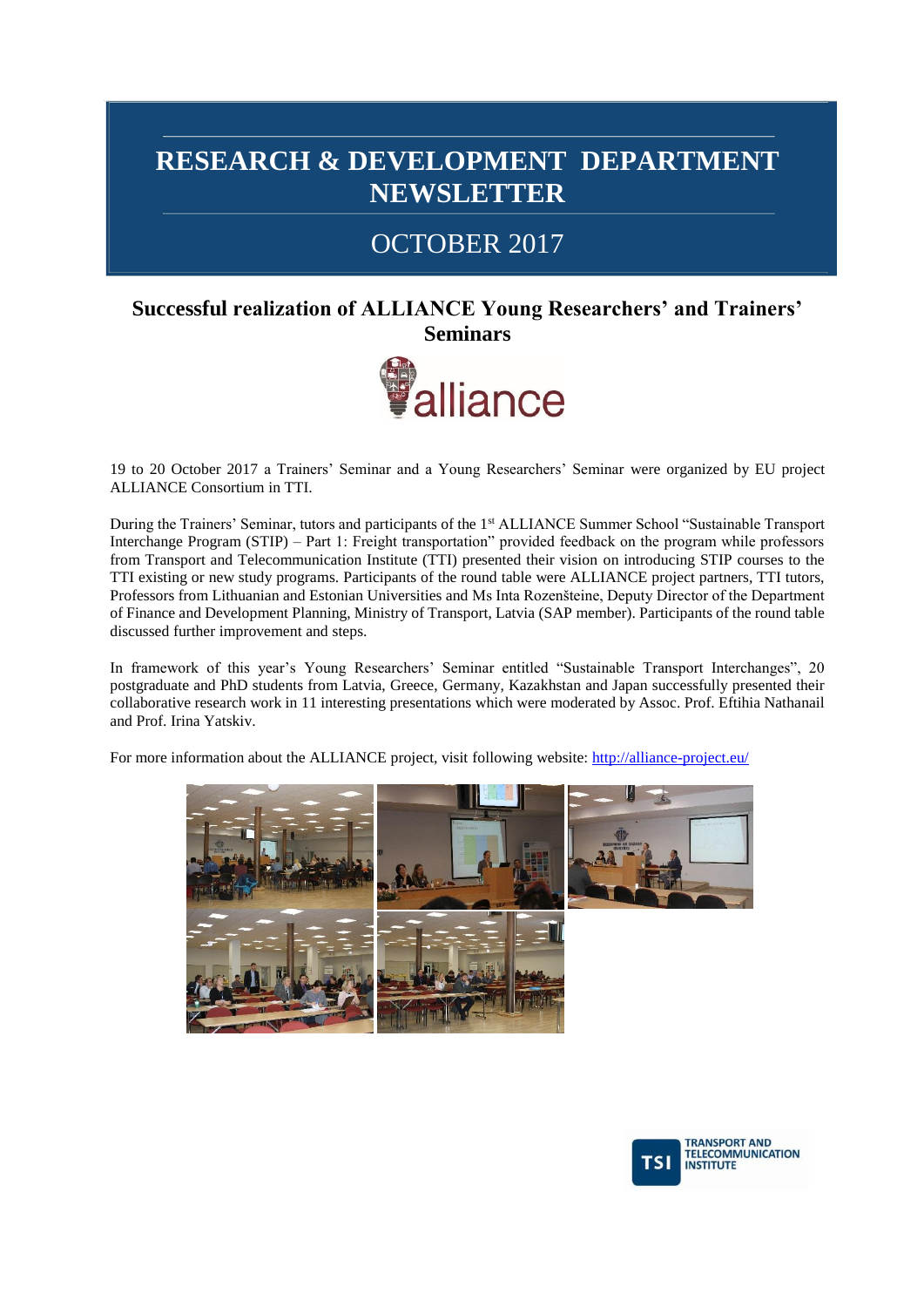### OCTOBER 2017

#### **CURRENT PROJECTS**

#### **Smart Logistics and Freight Villages Initiative (SmartLog) workshop**

On 18 October 2017, the project "Smart Logistics and Freight Villages Initiative" (SmartLog) partners met for their transnational meeting in frame of the RelStat'17 conference in Riga (Latvia). Project SmartLog started at 1st September 2016. This project focuses on improving the transport corridors and reducing the time in transportation of goods by planning and investing into an ICT solution. The project develops an IoT‐solution to logistics sector and tests it on the logistics companies across the two corridors (ScanMed and North Sea‐ Baltic).

Several questions about the project pending and completed tasks were discussed. Now 2nd prototype of the program is completed and next step – the installation in Tallinn University of Technology (TUT) is planned. The main questions to the moment were the KPI's of the main programme users. The 2nd Pilot workshop will be held in Estonia, Tallinn at the beginning of December 2017.

Project website: **<http://www.kinno.fi/en/smartlog>**







#### **POST-DOCTORAL RESEARCH PROJECTS**

Dear reader, we would like to inform you, that two post doc projects have started on 1 October 2017. This work was financially supported by the post-doctoral research aid programme of the Republic of Latvia funded by the European Regional Development Fund "To increase the research and innovative capacity of scientific institutions of Latvia and the ability to attract external financing, investing in human resources and infrastructure" of the Operational Programme "Growth and Employment", namely:

**Nadezda Spiridovska** – for project "Non-traditional regression models in transport planning and modelling" (Netradicionālie regresijas modeļi transporta plānošanā un modelēšanā, Nr.1.1.1.2/VIAA/1/16/075). Scientific objective of the proposed project is devoted to non-traditional regression model, namely to the Markovmodulated linear regression model, its establishment and application results in the transport sector.

**Dmitry Pavlyuk** – for project "Spatiotemporal urban traffic modulling using big data" (Laiktelpiska pilsētas satiksmes modelēšana, izmantojot lielos datus, Nr.1.1.1.2/VIAA/1/16/112).

The project is devoted to development and implementation of the spatiotemporal modelling for urban traffic analysis and forecasting. The key feature of the suggested approach is the simultaneous estimation of spatial dependencies between road segment (e.g. crossroads) and temporal patterns of traffic flows.

#### **Projects are to be carried out for 36 months**.

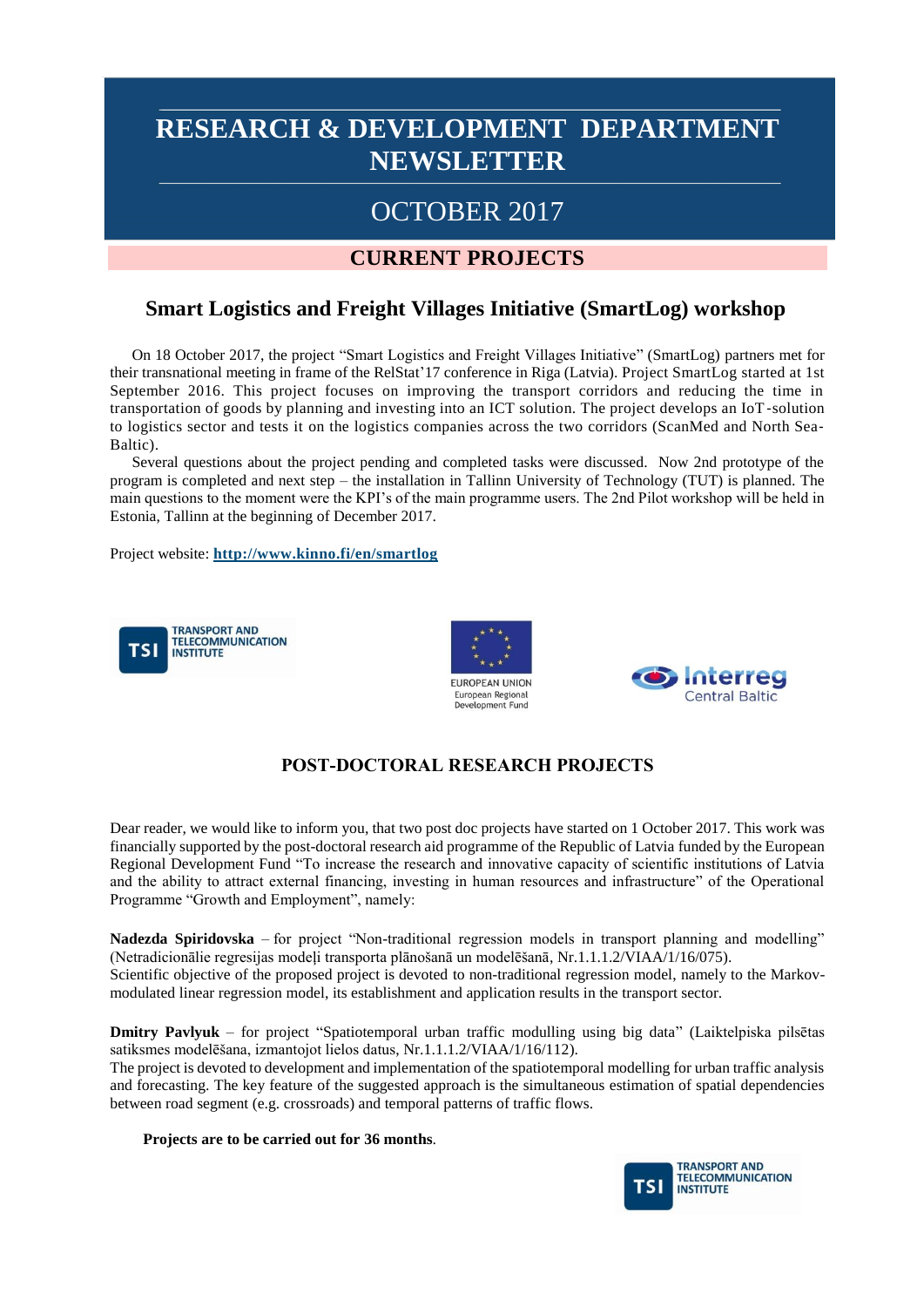## OCTOBER 2017

#### **COST Action CA15137 "European Network for Research Evaluation in the Social Sciences and the Humanities" (ENRESSH) is currently under way**



COST (European Cooperation in Science and Technology) is a pan-European intergovernmental framework. Its mission is to enable break-through scientific and technological developments leading to new concepts and products and thereby contribute to strengthening Europe's research and innovation capacities. COST is supported by the EU Framework Programme Horizon 2020.

*COST Action CA15137 - the "European Network for Research Evaluation in the Social Sciences and the Humanities" (ENRESSH)*, which is currently under way, is a COST Action, starting in April 2016 and ending in April 2020. ENRESSH gathers participants from 35 Europeans countries. They are researchers in scientometrics, information sciences, sociology of organisations, history, literature and languages, policy makers and research administrators.

ENRESSH aims to propose clear best practices in the field of SSH research evaluation. The Action brings together numerous experts, such as researchers in evaluation studies, policy makers and members of evaluation units, as well as researchers from SSH disciplines. Its approach is based on the comparison and the cross fertilisation of strands of work dedicated to SSH research evaluation, currently under development in different parts of Europe, seeking to avoid unnecessary duplication and to upscale results.

In the project, Transport and Telecommunication Institute is represented by assoc. professor *Yulia Stukalina*, who is a member of the Management Committee of the Action.

The first meetings in the frame of the Cost Action (Brussels, April 2016; Poznan, July 2016) were dedicated to the exchange of experience in order to build a picture of practices across Europe and the state of the art in research on evaluation. The last meeting took place in Antwerp, in July 2017. The Cost Action participants discussed the results achieved during the first year of the project, among them are the following: a scheme of national evaluation has been developed, and bottom-up procedures for evaluating SSH research in Europe have been investigated.

This strand of work is still in progress. In the running second year, a typology of national evaluation systems will be created. The Cost Action participants will expand the work on SSH scholars' perceptions of quality using qualitative and quantitative techniques and analyse the peer review processes in the SSH from different perspectives.

Action website: http://enressh.eu/

The member of Management Committee of COST CA15137 is Dr.sc.admin. Assoc. Prof. **Yulia Stukalina**

Period: 08.04.2016-07.04.2020

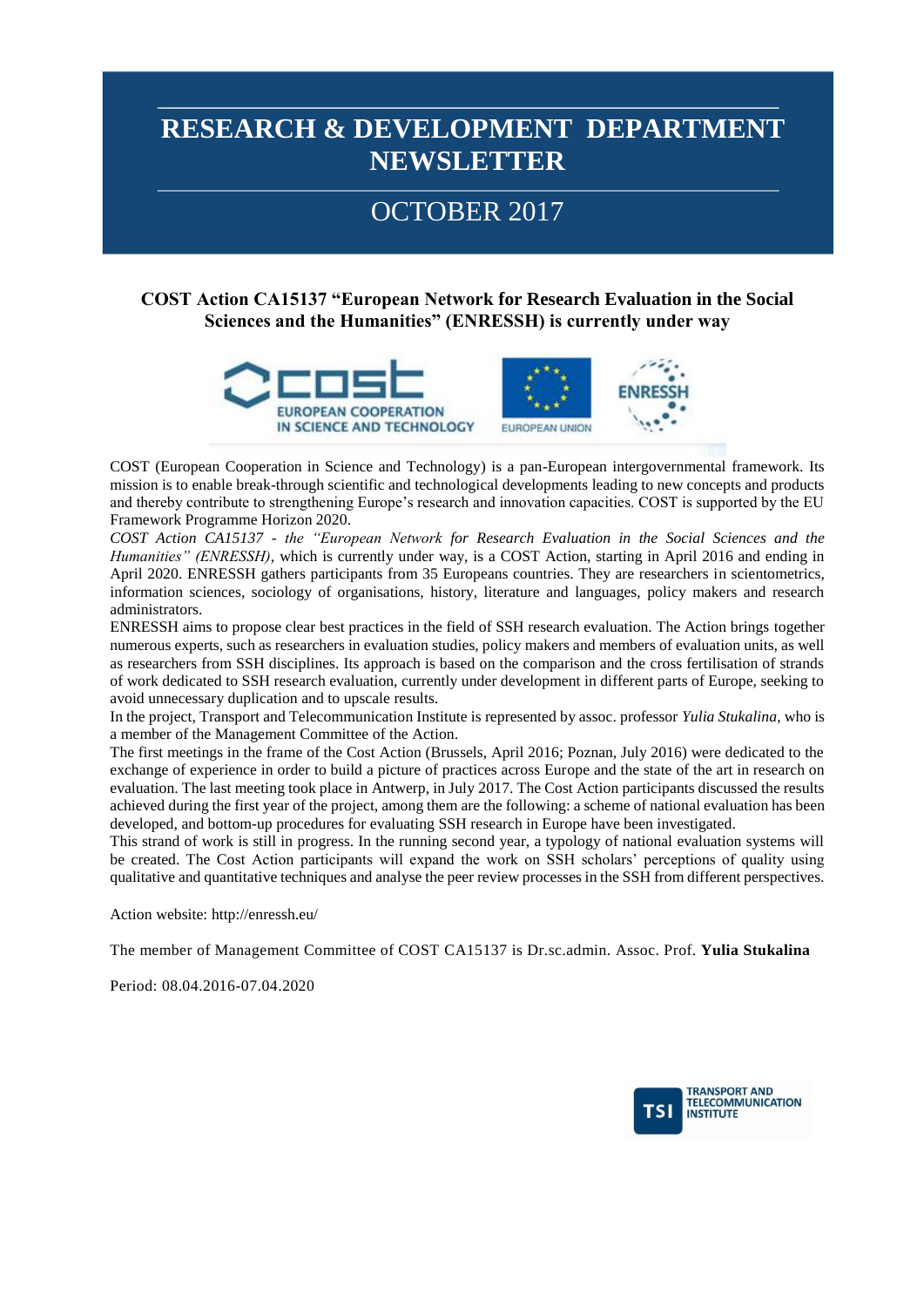# OCTOBER 2017

#### **COST Action CA16222: Wider Impacts and Scenario Evaluation of Autonomous and Connected Transport**



Autonomous vehicle (AV) trials are currently taking place worldwide and Europe has a key role in the development of relevant technology. Yet, very limited research exists regarding the wider implications of the deployment of such vehicles on existing road infrastructure, since it is unclear when the transition period will start and conclude.

It is anticipated that improved accessibility and road safety will constitute the primary benefits of the widespread use of AVs, whilst co-benefits may also include reduced energy consumption, improved air quality or better use of urban space. Therefore, the focus of this [COST Action](http://www.cost.eu/service/glossary/COST-Action) is on observed and anticipated future mobility trends and implications on travel behaviour, namely car sharing, travel time use or residential location choice to name a few. Other important issues to be explored under different deployment scenarios are social, ethical, institutional and business impacts.

To achieve this, it is essential to culminate co-operation between a wide range of stakeholders at a local, national and international level, including academics and practitioners. Consequently, this [COST Action](http://www.cost.eu/service/glossary/COST-Action) will facilitate collaboration within Europe and beyond about this emerging topic of global interest. Action website: **[http://www.cost.eu/COST\\_Actions/ca/CA16222](http://www.cost.eu/COST_Actions/ca/CA16222)**

The member of Management Committee of COST CA16222 is *Dr.Sc.Eng.,* Prof. **Irina Jackiva**

Period: 13.10.2017 - 12.10.2021

In the spring of 2018, the themes for doctoral studies and possible internships on topics of this project will be announced.

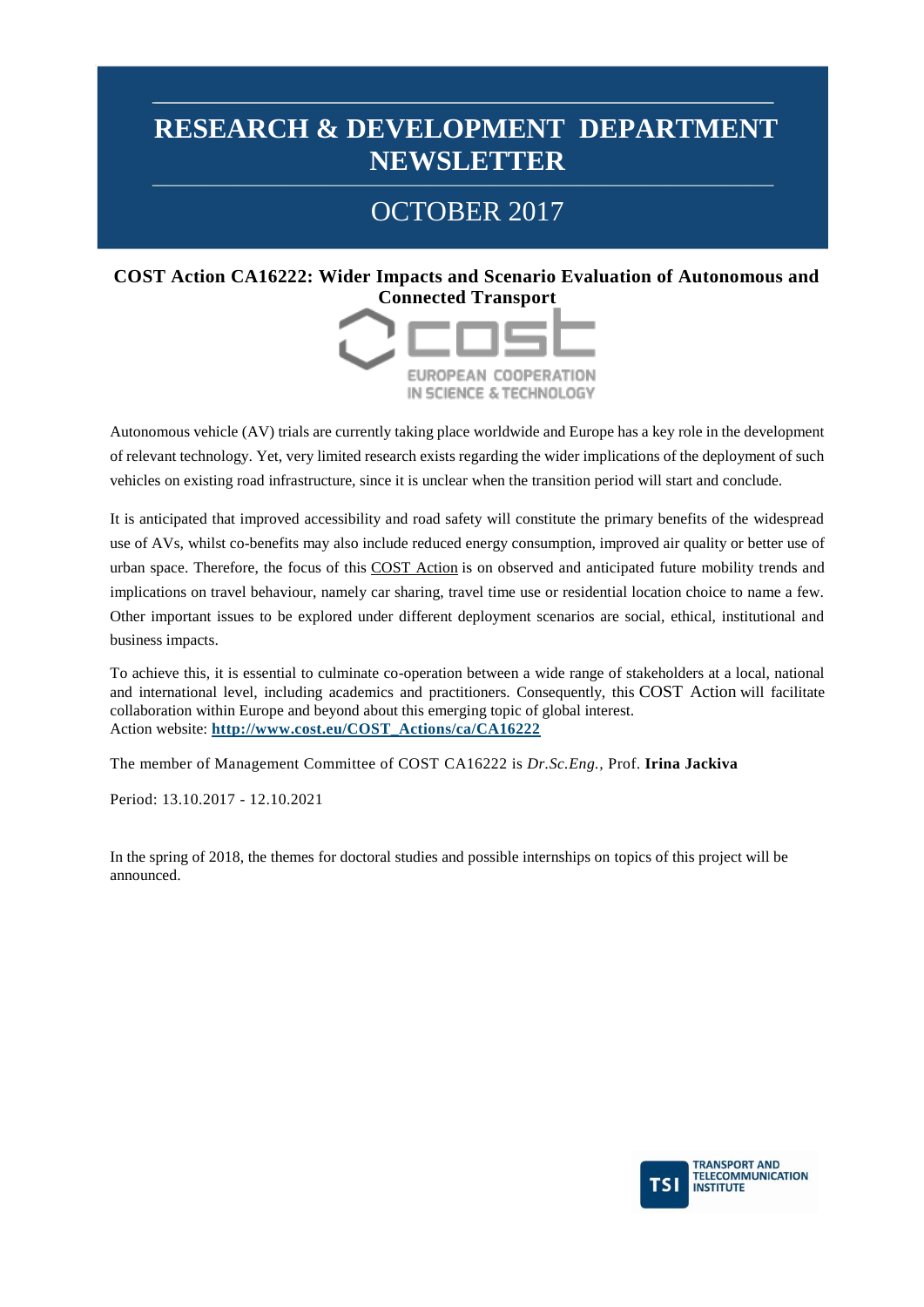# OCTOBER 2017

#### **EUROPEAN HOT NEWS**

#### **€2 Million Horizon prize for better mobility of older people**

The aim of this contest is to develop innovative and sustainable mobility solutions for senior citizens (65+). This will help to combat social exclusion and support independent living.

The prize will be launched during the 'Opening up to an era of social innovation' conference in Lisbon on 27-28 November 2017.

Submissions will be accepted until February 2019 and the prize will be awarded in 2019.

More information: [https://ec.europa.eu/programmes/horizon2020/en/news/%E2%82%AC2-million-horizon](https://ec.europa.eu/programmes/horizon2020/en/news/%E2%82%AC2-million-horizon-prize-better-mobility-older-people)[prize-better-mobility-older-people](https://ec.europa.eu/programmes/horizon2020/en/news/%E2%82%AC2-million-horizon-prize-better-mobility-older-people)

#### **New Horizon 2020 Work Programme announced**

On October 27, the European Commission has announced the new Horizon 2020 Work Programme, including all funding opportunities for the two upcoming years available to research and innovation (R&I) projects. The total funding is over  $\epsilon$  30 billion, of which  $\epsilon$ 3.3 billion has been earmarked for funding projects focusing on a low-carbon, climate resilient future. Out of this amount,  $E2.15$  billion will be managed by the Innovation and Networks Executive Agency (INEA).

In the field of energy,  $\epsilon$ 2.2 billion will be available to projects. INEA will manage the budget of  $\epsilon$ 1.3 billion to fund R&I projects focusing on renewable energy, energy systems and smart cities and communities. Have a look at the full Horizon 2020 Energy work programme.

In the field of transport, €950 million will be available to R&I projects, out of which €850 million will be managed by INEA. Projects to be selected should work on mobility for growth, automated road transport and green vehicles. Read the full Horizon 2020 Transport work programme.

**The detailed topic descriptions**, call conditions and budget information for any of these calls can be found on the Participant Portal of the European Commission.

More information: [https://ec.europa.eu/inea/en/news-events/newsroom/new-horizon-2020-work-programme](https://ec.europa.eu/inea/en/news-events/newsroom/new-horizon-2020-work-programme-announced)[announced](https://ec.europa.eu/inea/en/news-events/newsroom/new-horizon-2020-work-programme-announced)

#### **JRC opens access to JRC research infrastructures**

The European Commission's Joint Research Centre (JRC) has announced that it opens its scientific laboratories and facilities to people working in academia and research organisations, industry, SMEs, and more in general to the public and private sector. The JRC offers access to its non-nuclear facilities to researchers and scientists from EU Member States, candidate countries and countries associated to Horizon 2020. For nuclear facilities, the JRC will open to EU Member States, candidate countries (on the conditions established in the relevant agreement or decision) and countries associated to the Euratom Research Programme.

The results will also feed into JRC's mission to support EU policymaking.

In a pilot project, three facilities in Ispra (Italy) with the necessary infrastructure to host visitors will offer access through dedicated calls in the fields of safety and security of buildings and of nanobiotechnologies. Other JRC facilities in Belgium, Germany and the Netherlands are planning to gradually provide access after completion of the pilot phase in 2017-2018.

More information:<https://ec.europa.eu/jrc/en/research-facility/open-access>

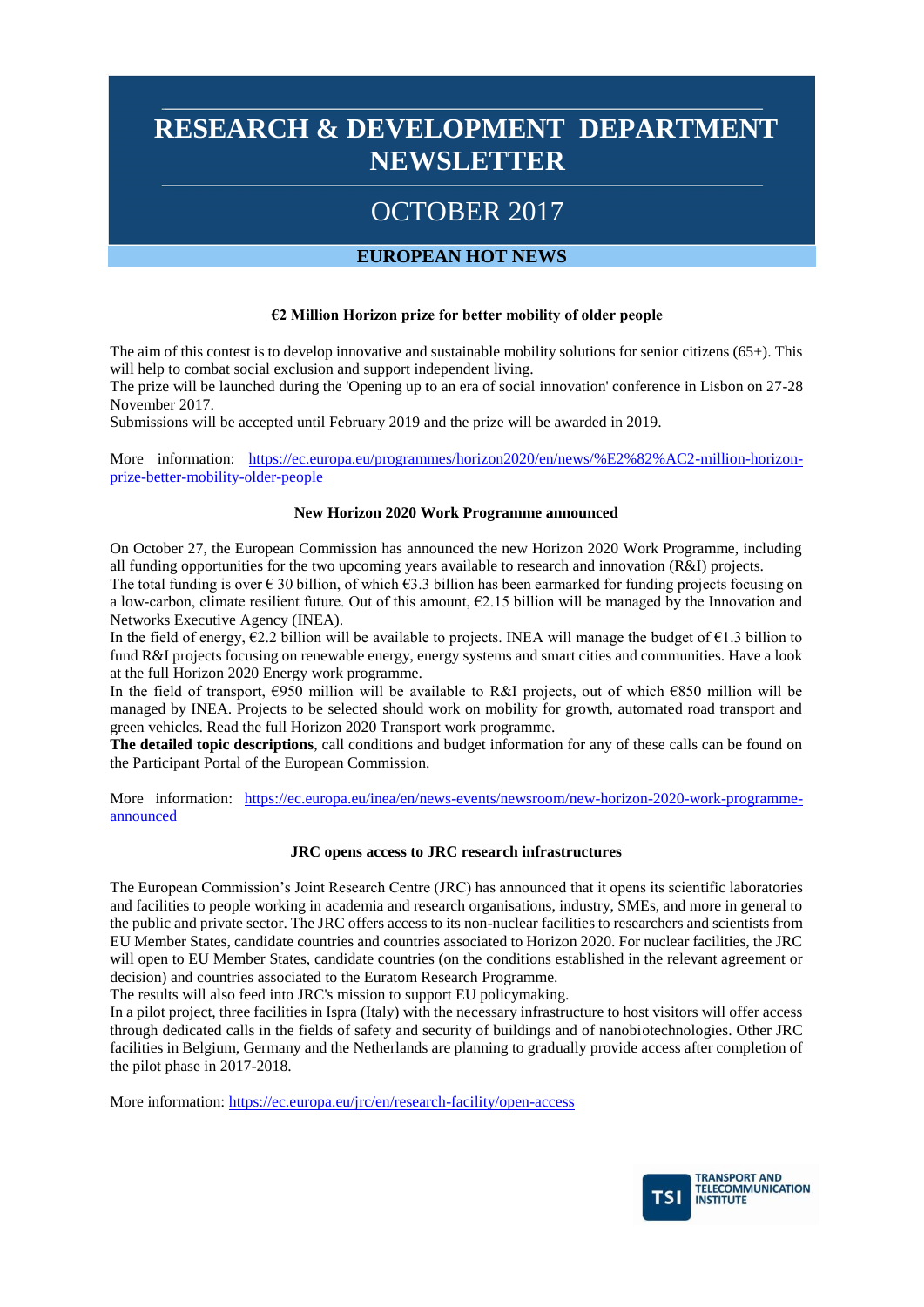# OCTOBER 2017

#### **Open Research Data and Data Management Workshop**

On 27 October 2017 employees of the Research and Development Department of TTI took part in the workshop on topic "Open Research Data and Data Management" organized by Data Archiving and Networked Services – DANS.

Information was provided on following topics:

- 1. OpenAIMP [https://www.openaire.eu](https://www.openaire.eu/) a project that seeks to consolidate a common methodology for collecting, storing and using scientific data.
- 2. Data Management Plan described how it would be appropriate to create a project data processing plan (creation, storage, use).
- 3. Sustainable places for storing data and the tool appeared: re3data.org.
- 4. data.gov.lv Public Open Data Repository.
- 5. Sustainable places for storing data and the tool appeared: re3data.org.
- 6. data.gov.lv Public Open Data Repository.



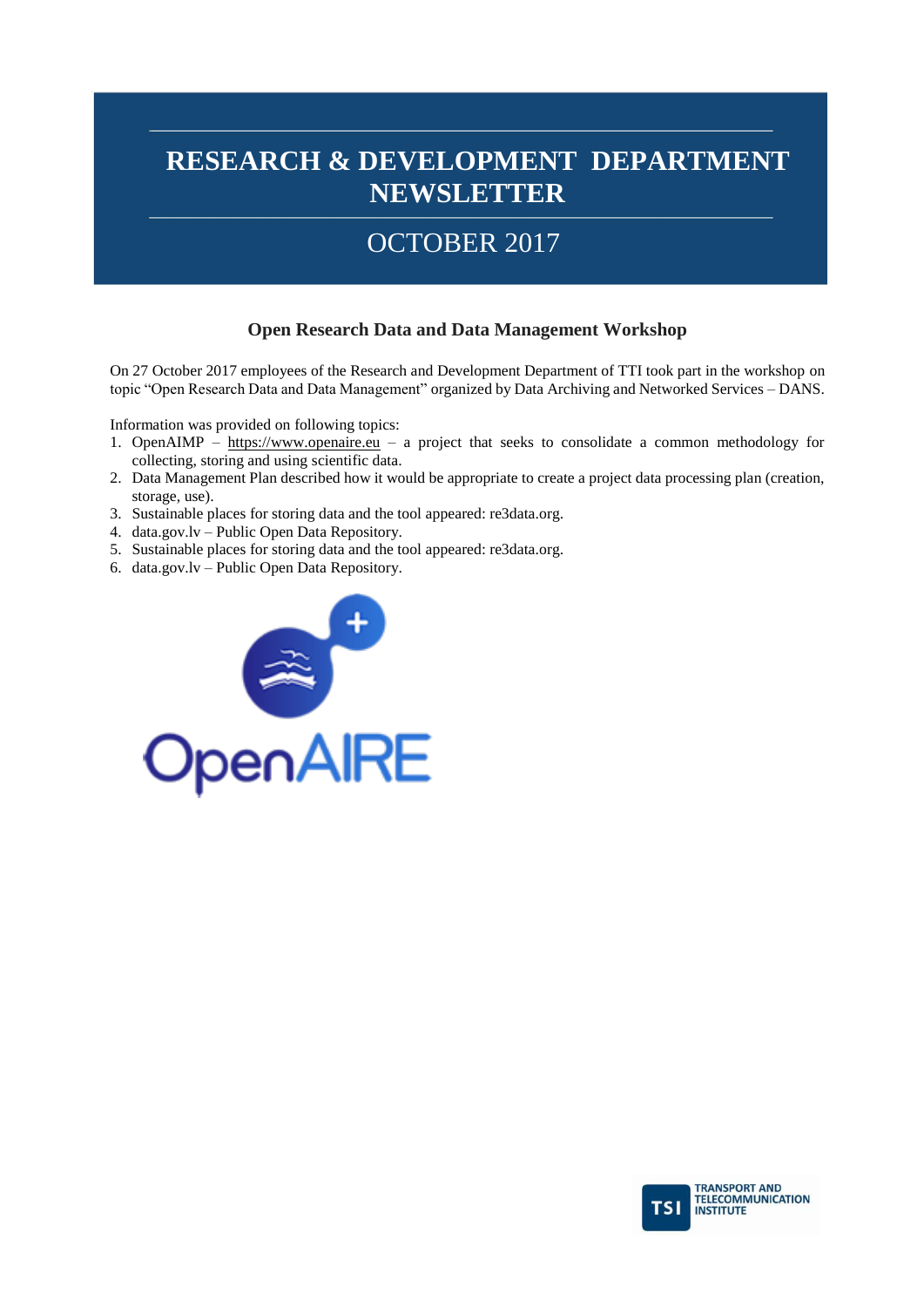#### OCTOBER 2017

#### **SCIENTIFIC COLLABORATIONS AND NETWORKING**

#### **VISITING RESEARCHERS**

This autumn Transport and Telecommunication Institute is actively visited by international PhD students and researchers.

Some of them have the grants for STSM – short time scientific mission form European Widening Programme (COST Actions and TWINNING), some – used their national findings or Latvian State Education Development Agency. STSM is an opportunity to go to an institution or laboratory in another country to foster collaboration, to do the research, to learn a new technique or to take measurements using instruments and/or methods not available in their own institution/ laboratory. TTI are actively visited by international students-researchers.

During the last two months the requests on STSM was obtained by several persons:

**Name, Surname:** PhD student Gani Askarov **Organisation:** Al-Farabi Kazakh National University **Grant:** Al-Farabi Kazakh National University **Stay period:** from 01.09.2017 to 25.11.2017 **Research area:** Transport logistics **Scientific supervisor:** Dr.hab.sc.ing. Jurijs Toluevs

**Name, Surname:** PhD student Ioannis Karakikes **Organisation:** University of Thessaly **Grant:** COST TU1305 **Stay period:** from 17.09.2017 to 23.09.2017 **Research area:** Simulation and impact assessment of innovative systems for urban freight distribution **Scientific supervisor:** Dr.sc.ing. Mihails Savrasovs

**Name, Surname:** Dr. Giannis Adamos **Organisation:** University of Thessaly, Traffic, Transportation and Logistics Laboratory **Grant:** ALLIANCE project (Grant agreement no. 692426) **Stay period:** from 17.09.2017 to 23.09.2017 **Research area:** Passenger transport accessibility at interchanges

**Scientific supervisor:** Prof., Dr.sc.ing. I.Yatskiv







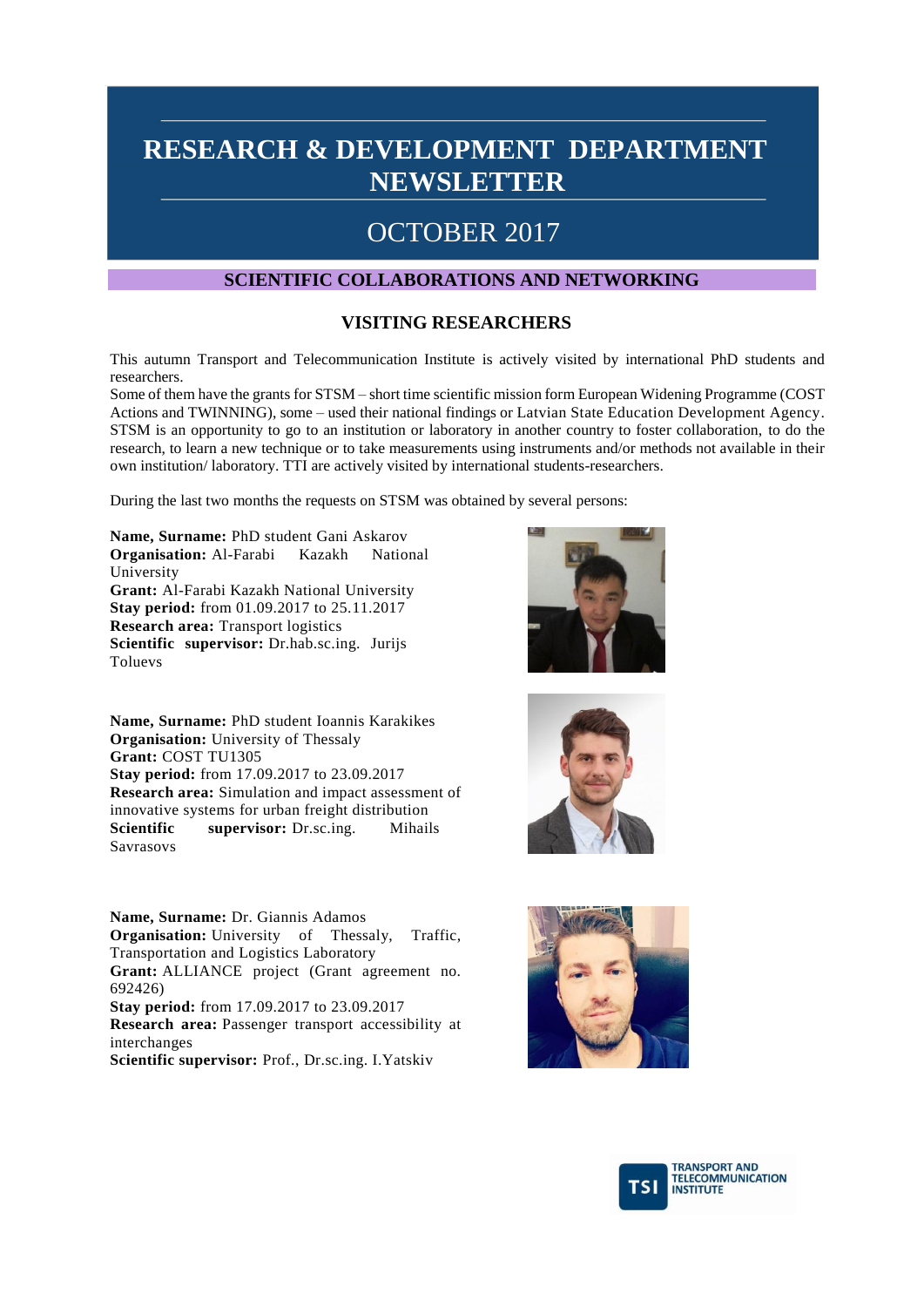# OCTOBER 2017

**Name, Surname:** Nika Tikanashvili **Organisation:** Georgian Aviation University **Grant:** "Latvian State Fellowships For Research 2017" supported by the Latvian State Education Development Agency **Stay period:** from 10.10.2017 to 09.02.2018 **Research area:** Maintenance of Air Navigation Systems **Scientific supervisor:** Professor, Dr.hab.sc.ing. Igor Kabashkin.

**Name, Surname**: Kahlouche Abdelaziz **Organisation:** Frères Mentouri, Constantine University, Laboratory of Transport Engineering and Environment **Stay period:** from 01.10.2017 to 30.10.2017 **Research area:** Urban railway safety **Scientific supervisor:** Prof., Dr.sc.ing. I.Yatskiv.





For more information about short time scientific mission visit TSI website: [http://www.tsi.lv/lv/content/short](http://www.tsi.lv/lv/content/short-time-scientific-missions-0)[time-scientific-missions-0](http://www.tsi.lv/lv/content/short-time-scientific-missions-0) 

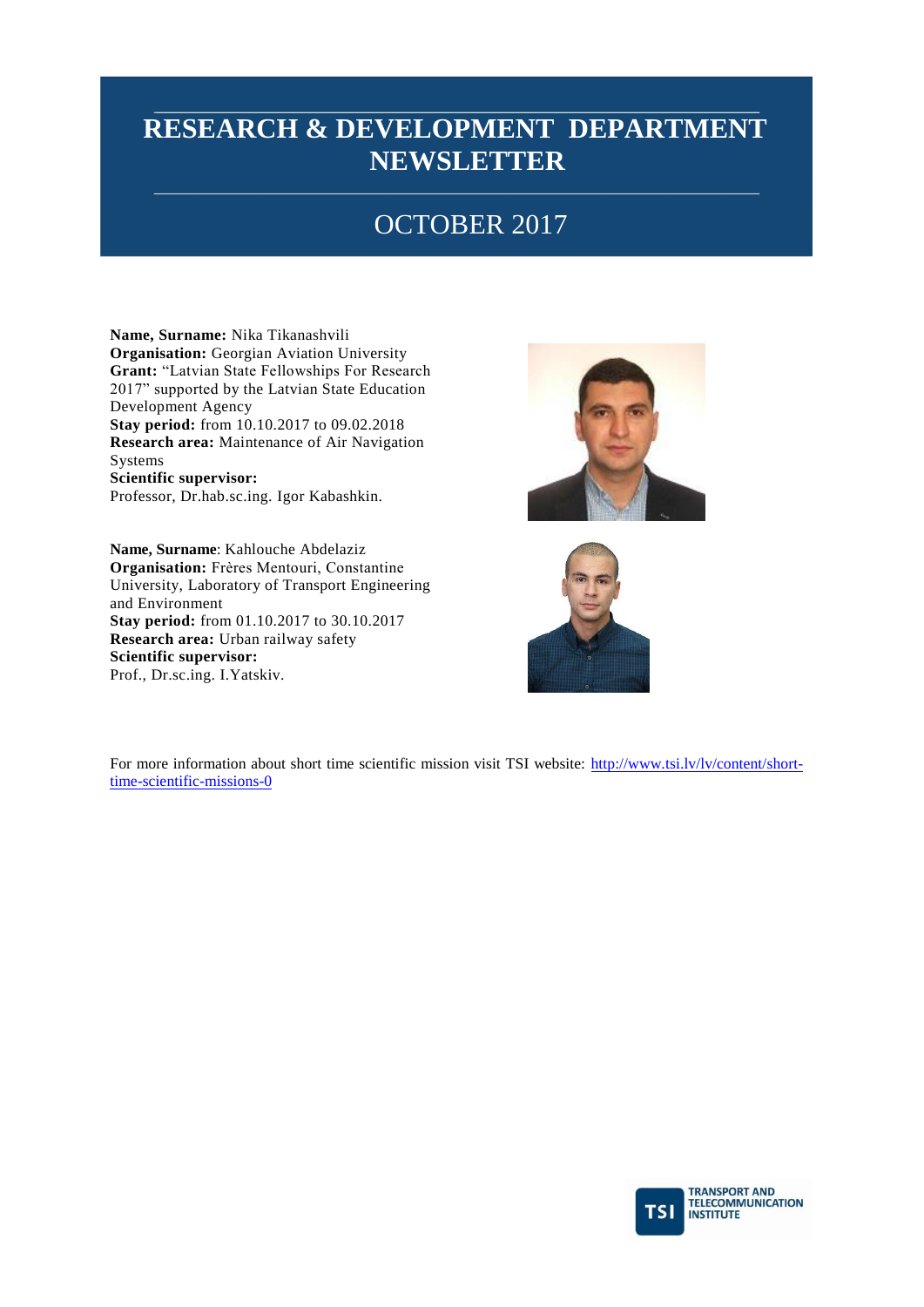## OCTOBER 2017

#### **RECOMMENDED CONFERENCES, SCIENTIFIC JOURNALS AND PUBLICATIONS**

Dear colleagues, we would like to invite you to pay attention to the following conferences:

- 1. The 28th International Conference on Information Modelling and Knowledge Bases (EJC 2018), Riga, Latvia, June 4-9, 2018
- <http://www.ejc-conference.org/index.html> 2. 21st EURO Working Group on Transportation Meeting (EWGT 2018) Braunschweig, Germany, September 17-19, 2018 The call for papers is open until December 1, 2017. <http://ewgt2018.org/cms/english/start.html?acceptCookie=1&lang=2&changelang=2> 3. 25th ITS World Congress
- Copenhagen, Denmark, September 17-21, 2018 [http://itsworldcongress.com/wp-content/uploads/2017/09/Copenhagen-2018-call-for-contributions](http://itsworldcongress.com/wp-content/uploads/2017/09/Copenhagen-2018-call-for-contributions-brochure.pdf)[brochure.pdf](http://itsworldcongress.com/wp-content/uploads/2017/09/Copenhagen-2018-call-for-contributions-brochure.pdf)
- 4. 5<sup>th</sup> International symposium for road transport technology (HVTT 15) Rotterdam, Netherlands, October 2-5, 2018 <http://www.cvent.com/events/hvtt15/event-summary-20c6ca3c1e2b497eb0a63d49cf381d38.aspx>

#### **Scientific Journal**

**European Transport Research Review (ETRR)** is a peer-reviewed open access journal publishing original highquality scholarly research and developments in areas related to transportation science, technologies, policy and practice. Established in 2008 by the European Conference of Transport Research Institutes (ECTRI), the journal provides researchers and practitioners around the world with an authoritative forum for the dissemination and critical discussion of new ideas and methodologies that originate in, or are of special interest to, the European transport research community. The journal is unique in its field, as it covers all modes of transport and addresses both the engineering and the social science perspective, offering a truly multidisciplinary platform for researchers, practitioners, engineers and policymakers.

ETRR covers the following main areas of interest:

- Freight transport and logistics;
- Transportation infrastructure;
- Mobility and transport behaviour;
- Transportation ergonomics and human factors;
- Transportation safety and security;
- Transportation planning and policy;
- Transportation economics:
- Transportation system management, including Intelligent Transportation Systems (ITS);
- Environmental issues in transportation and climate change;
- Vehicle design & technology.

ETRR is aimed at a readership including researchers, practitioners in the design and operation of transportation systems, and policymakers at the international, national, regional and local levels. While its focus is on Europe, it will be of interest to anyone wishing to learn from European experience or to develop new applications for European practice.

ETRR Editor-in-Chief - Dr. K. Geurs **Latest Issue available online: Volume 9, Issue 3 (September 2017 - Articles 32-46)**  Submissions are welcome through the journal's website.

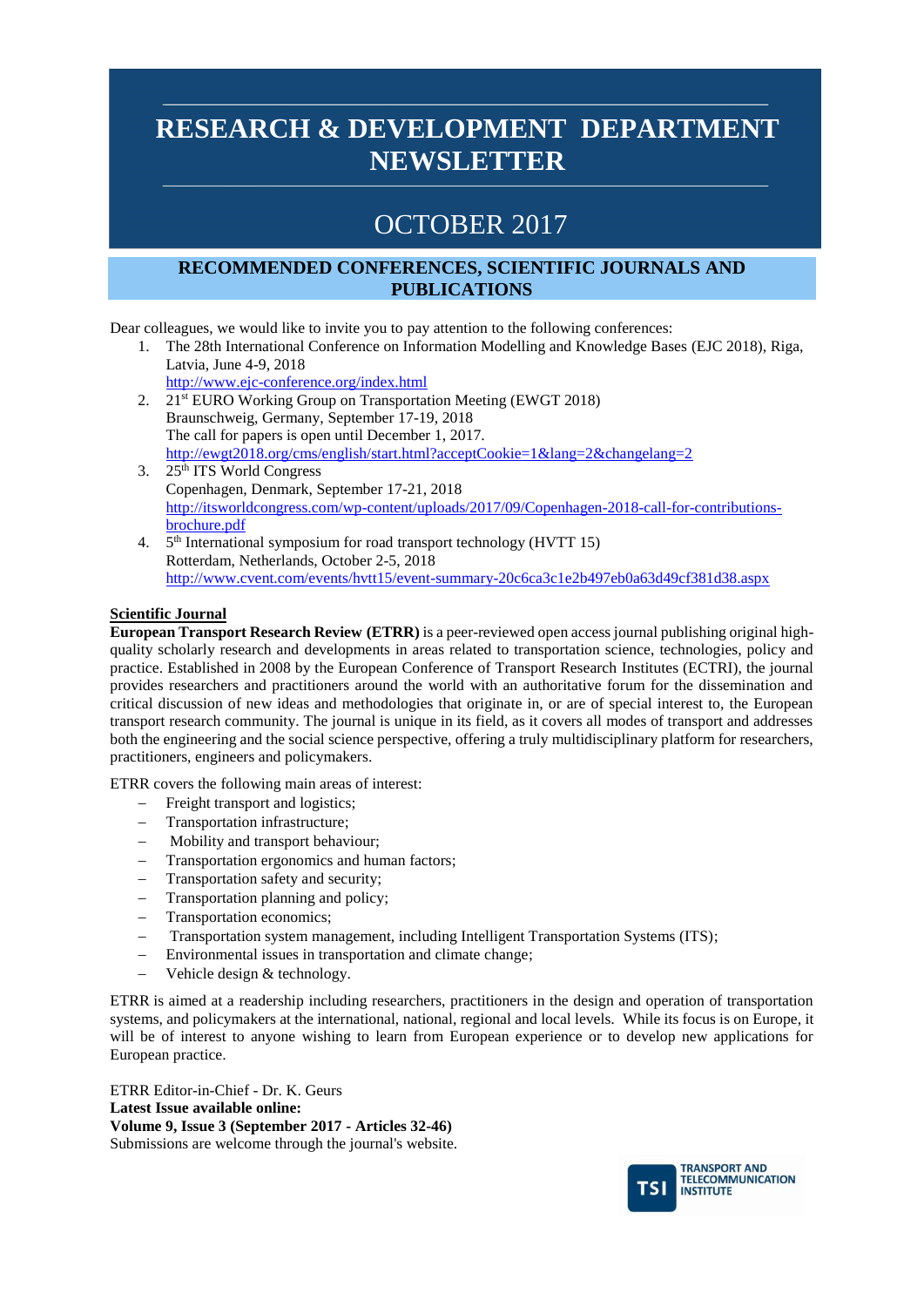# OCTOBER 2017

Please note that ECTRI sponsors a limited number of waivers to article-processing charges each year to ECTRI Members (including TTI); authors who wish to benefit from this should contact the Editor-in-Chief and ask for a submission code at: [k.t.geurs@utwente.nl](mailto:k.t.geurs@utwente.nl)

**More information:** <https://link.springer.com/journal/12544>

#### **Recommended Publications**

#### **1. Position on Research Impact Assessment**

Science Europe published its Position Statement "On a New Vision for More Meaningful Research Impact Assessment". Considering the different ways research brings value to society, Science Europe advocates using the notion "value" rather than "impact". According to the paper, "impact" does not reflect the intrinsic value of scientific research and its capacity to generate new knowledge. A broader notion of research impact, enriched by societal value, would contribute to making the impact assessment more meaningful.

The statement provides a series of key principles and actions for policy makers and research organisations to help bring forward a new vision for impact assessment. Science Europa also aims to contribute to a better understanding of impact and its assessment, as a precondition to capture and communicate it. The paper is to some extent a response to the report of the "High Level Group on maximising impact of EU Research and Innovation Programmes" published on 3 July 2017.

[https://www.rri-tools.eu/-/science-europe-position-statement-new-vision-for-more-meaningful-research](https://www.rri-tools.eu/-/science-europe-position-statement-new-vision-for-more-meaningful-research-impact-assessment)[impact-assessment](https://www.rri-tools.eu/-/science-europe-position-statement-new-vision-for-more-meaningful-research-impact-assessment)

#### **2. ERF Road Statistics Yearbook 2017**

The ERF Statistics provides readers with all the latest data on European roads. This practical hand-book is a useful tool for stakeholders wishing to get a better insight on topics related to road safety, passenger transport, freight transport and many more.

[http://erf.be/images/2017/Statistics/Road\\_statistics\\_2017.pdf](http://erf.be/images/2017/Statistics/Road_statistics_2017.pdf)

#### **3. OECD 2017 Digital Economy Outlook**

The OECD published its Digital Economy Outlook for 2017 on 11 October 2017. Amongst other issues, the report gives the following messages:

- Governments are waking up to the challenges and opportunities of digital transformation;
- Despite the effects of the crisis, IT services continue to grow and spur a positive outlook;
- Developing quickly, communication infrastructures and services are upgrading for a new surge of data;
- ICT usage keeps growing but is unequally distributed across countries, firms and individuals;
- Digital innovation and new business models are driving an economic transformation, including of jobs and trade;
- Effective use of ICTs in life and for work requires more specialist and generic skills in ICTs complemented by better foundational skills;
- Concerns about digital security and privacy restrain ICT adoption and business opportunities;
- The promises of artificial intelligence are accompanied by important policy and ethical questions;
- The potential of blockchain hinges on grappling with technical hurdles and policy challenges.

The report also points out that digitalization will require not only more ICT specialists but also greater uptake of advanced ICT tools by firms and adaptation of public policies to the new digital challenges. <http://www.oecd.org/internet/oecd-digital-economy-outlook-2017-9789264276284-en.htm>

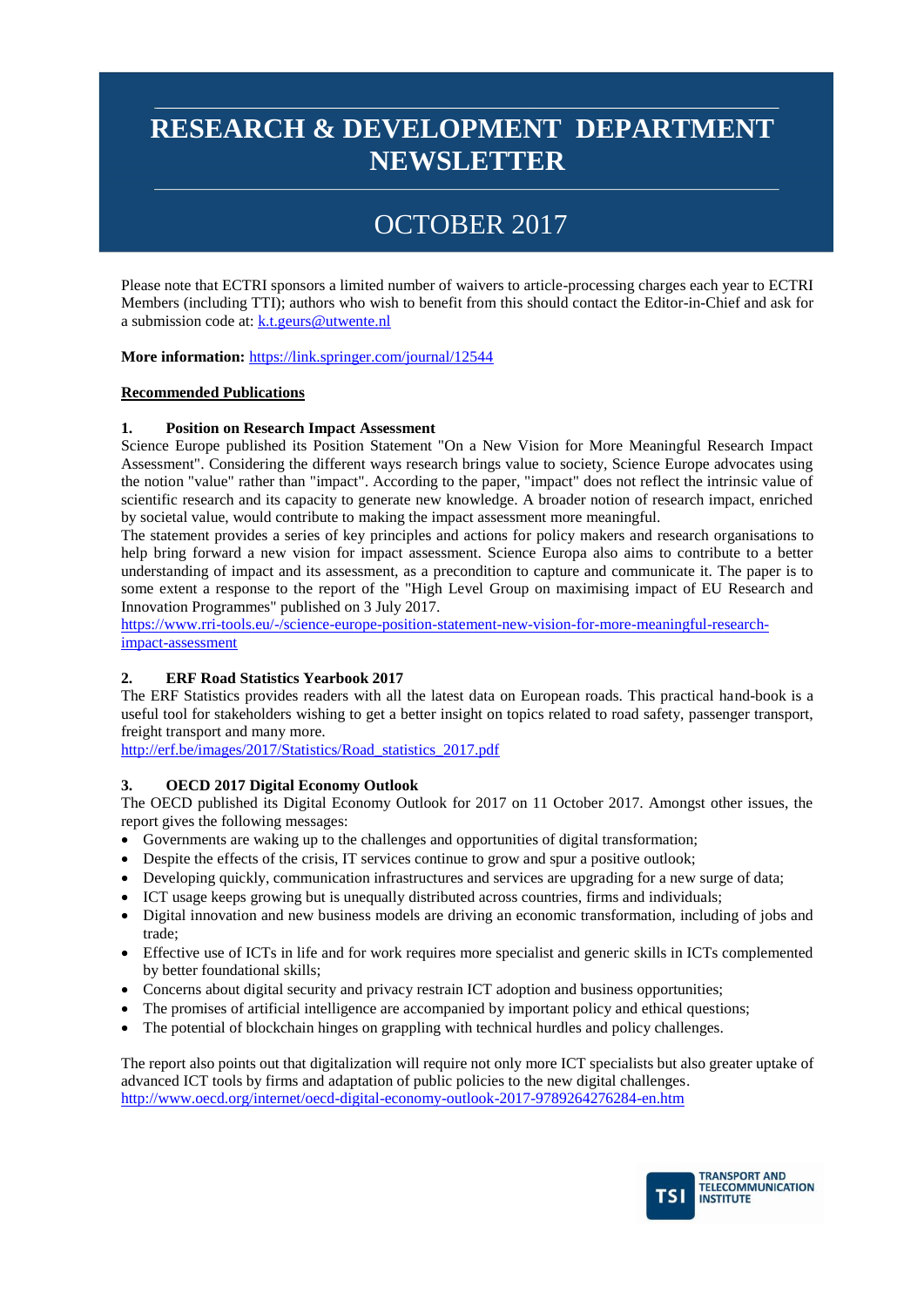### OCTOBER 2017

#### **4. Global Mobility Report**

The Global Mobility Report was produced by the Sustainable Mobility for All (SuM4All) initiative, a global partnership acting collectively to transform transport and meet the mobility expectations of tomorrow in a sustainable way.

The Global Mobility Report proposes a framework for tracking transport's progress towards sustainable mobility, providing the transport sector with a tool for better policy and investment decisions. **[http://sum4all.org/publications/global-mobility-report-2017?CID=TAI\\_TT\\_Transport\\_EN\\_EXT](http://sum4all.org/publications/global-mobility-report-2017?CID=TAI_TT_Transport_EN_EXT)**

### **5. TRIP report identifies key research areas to unlock clean transport potential**

A new report from the European Commission funded Transport Research Innovation Portal (TRIP) provides insight into the deployment of clean transport in Europe – identifying priority research areas to unlock the full environmental, economic and social benefits of low carbon mobility.

"Research Theme Analysis Report: Cleaner Transport" is available to download for free at <https://trimis.ec.europa.eu/content/trip-research-theme-analysis-report-cleaner-transport>

To find out more about TRIMIS, to sign up to regular transport research and innovation updates or to submit your research to the new online portal, visit [https://trimis.ec.europa.eu](https://trimis.ec.europa.eu/)